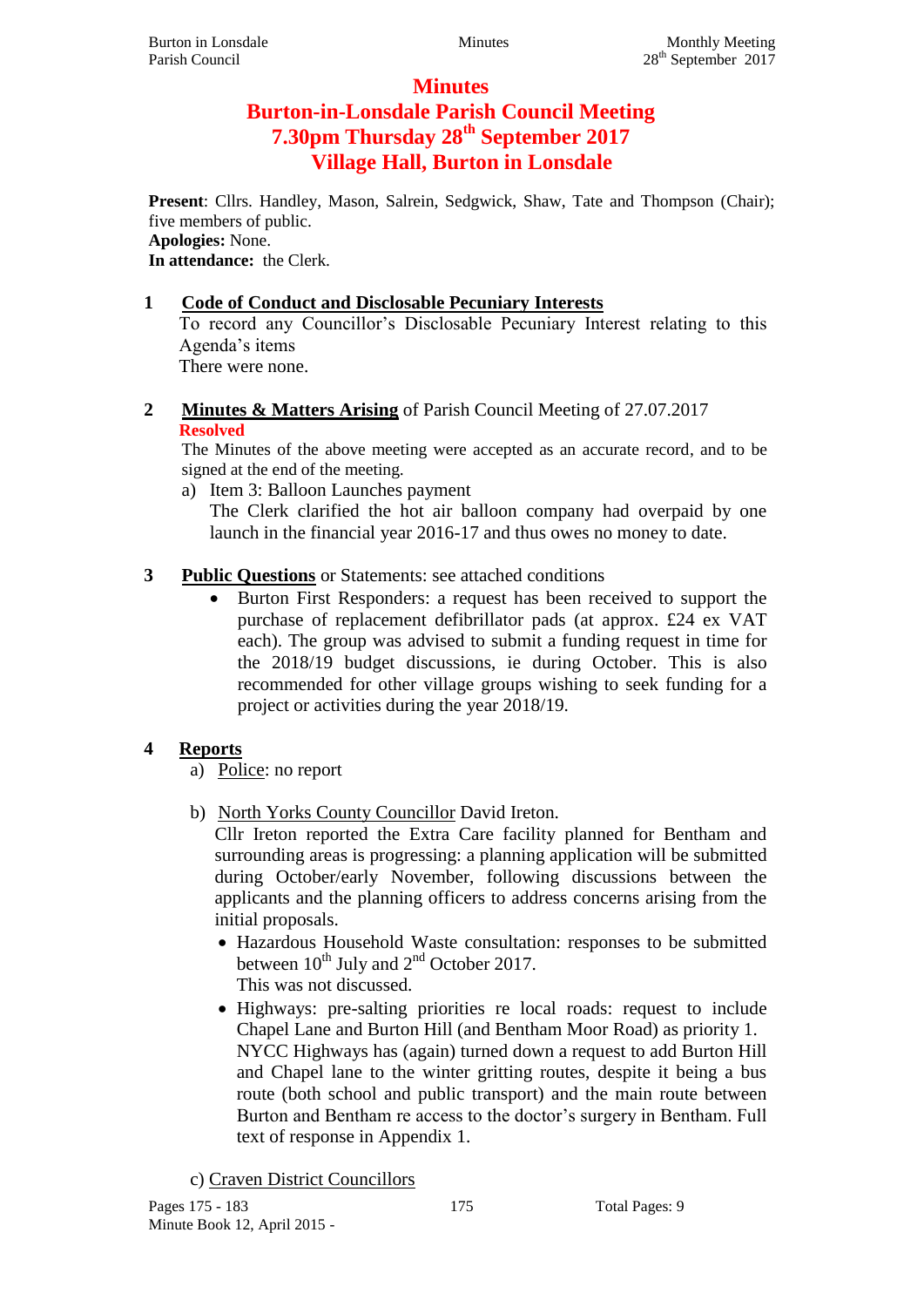Planning Matters: Applications

The Chairman clarified procedures to Councillors regarding any responses to planning applications: should the council have no comments, it is no longer necessary to inform the Planning Department, as the notification of 'No Comment' would constitute a comment requiring action by the planning officers.

**2017/18412/PNCOU** Change of use of agricultural building to a dwelling house with associated curtilage and installation of sewage treatment plant (deadline for comments  $19<sup>th</sup>$  September)

#### **Resolved**

No comment; the proposed development is well away from the public highway and mostly hidden as a result.

**2017/18504/TCA** Prune 1 apple tree, Hollins Loft, Duke Street **Resolved** No comment.

- 2018 Budget consultation: not discussed.
- North Craven Discovery Day Report: future action(s): not discussed.
- Affordable Housing: pilot schemes The Chairman reported there had been very little response to his articles in both the Bentham News and the Burtonian; as a result, this will not be a priority for the time being.
- Local Plan: a press release today  $(28<sup>th</sup>$  September) details another delay for the publication date, now expected at the end of 2017, in a final consultation version, after which the Plan will be submitted to the Planning Inspectorate with any additional comments received but not incorporated in the final submission.

## d) Clerk

- YLCA: the Clerk attended the 'All Things Digital' training day on  $14<sup>th</sup>$ September and will report outside this meeting.
- Correspondence: Resident Mike Biles contacted NYCC/United Utilities several times to attend to the over-flowing manhole sewage pipe at the junction of Burton Hill and Leeming Lane which presented both a physical and public health hazard. The sewer was inspected recently. The subcontracted repair team appeared on Monday  $(25<sup>th</sup>$ September) morning unannounced, closing the road; a note was then put through Mike Biles' door (Tuesday  $26<sup>th</sup>$  September) indicating the road would be closed until  $9<sup>th</sup>$  October for emergency repairs to the collapsed main sewer. It was noted that NYCC Highways sent a road closure notice to the Clerk today  $(28<sup>th</sup>$  September), some three days after the road was closed, and after disruption to local services, etc. Clerk to request NYCC does notifications much earlier in the process.

# **5 Finance Matters**

- a) Bank balances, including receipts since statement date The Clerk gave details as per Appendix 2.
- b) Approval of payments of budgeted and non budgeted items **Resolved**

To approve the payments as per Appendix 2.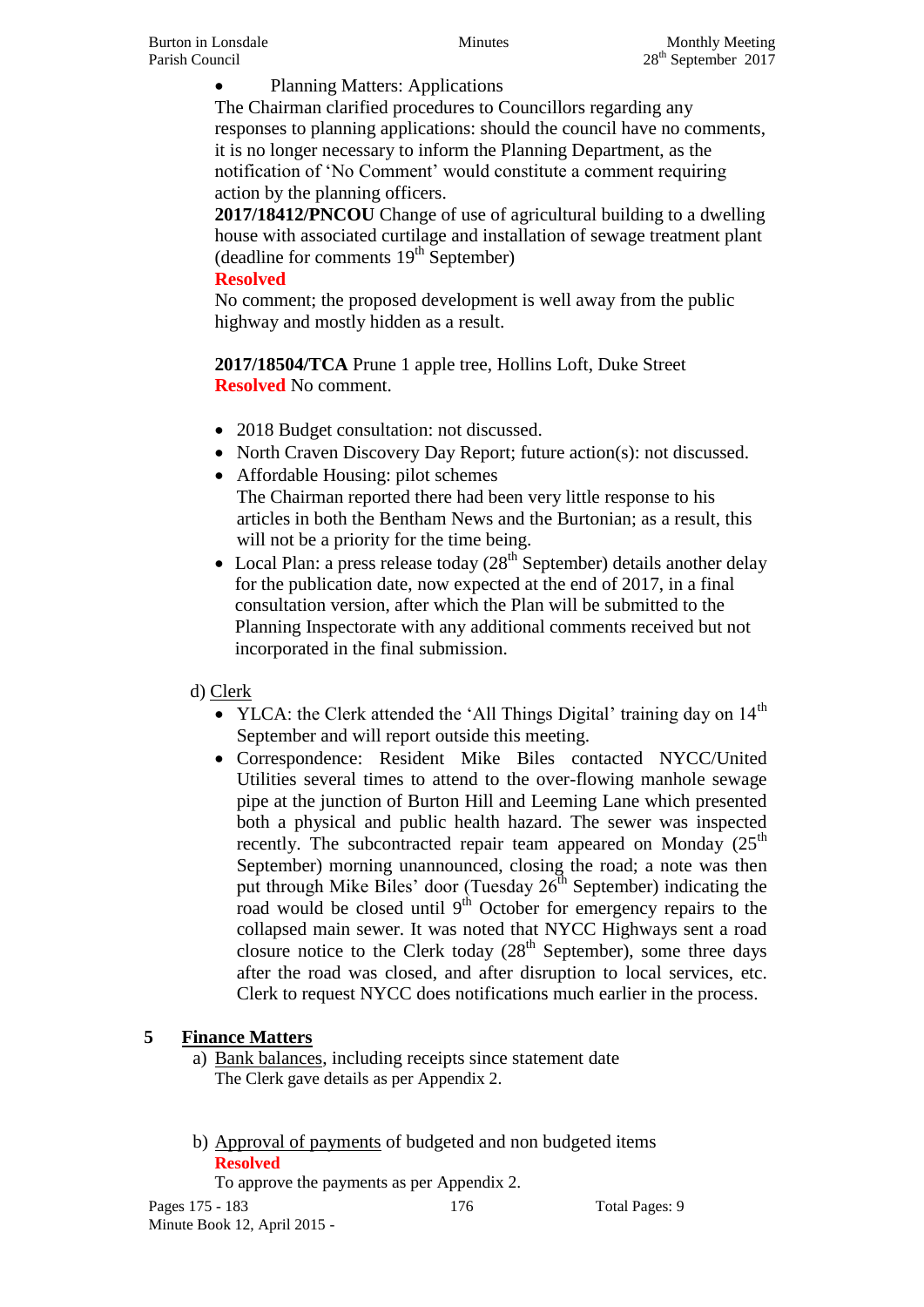c) Insurance: building valuation re pavilion.

The Chairman asked councillors to consider increasing the sum insured from approximately £133,000 to £250,000 which would include the costs of demolition and site clearance as well as a rebuilding cost, in the event of a catastrophic event. This follows advice received from the insurer regarding including extra costs of re-building not previously included. **Resolved**

To notify the council's insurer of the increase in the sum insured

d) Tau Solar Ltd: approval of grant funding for village projects

The Chairman informed the meeting as follows:

Tau Solar was given a list of projects and costs, which came to more than the £30,000 being offered; Tau Solar was also told the difference would be found locally (match-funding grants, etc.). Tau Solar has accepted the list of projects and requested the suppliers contact Tau as it wishes to pay the suppliers direct up to a total of £30,000; the remainder will be funded from elsewhere.

The play equipment project changed this week in light of the annual safety inspection done on  $26<sup>th</sup>$  September; this found several items of wooden play equipment no longer safe due to advanced rotting. As a result four children's swings, a climbing frame and chin-up bars have been removed. This changes the play equipment requirements and costs radically, as replacements will be required (not necessarily like for like) immediately; the remaining items originally proposed to Tau can be purchased at a later date.

There are three sources of money for this part of the project: from reserves, a Public Works Loan Board Loan, and grant funding.

## **Resolved**

To research and purchase as soon as possible new children's swings to replace the four removed, as traditional swings are seen to be very important play equipment; options and prices to be circulated to councillors to assist final purchase decision; to pass the invoice to Tau for payment from the £30,000 fund.

## **Resolved**

To consult residents, in particular parents, as to types of play equipment desired for future provision.

## **Resolved**

To authorise the Finance Committee to review the council's financial reserves to determine if some could be used to assist play equipment purchase(s)

Cllr Ireton reminded the meeting of the NYCC community funding offer for the Community Orchard picnic tables which can also be match funded; this has to be done by February 2018. He also suggested thought be given to funding requirements for the financial year 2018-19.

**6 Castleberg Hospital, Giggleswick**: consultation re future provision and Parish Council response:

Castleberg Hospital closed earlier this year (2017); the initial consultation closed on  $15<sup>th</sup>$  September, postal responses were accepted up to  $22<sup>nd</sup>$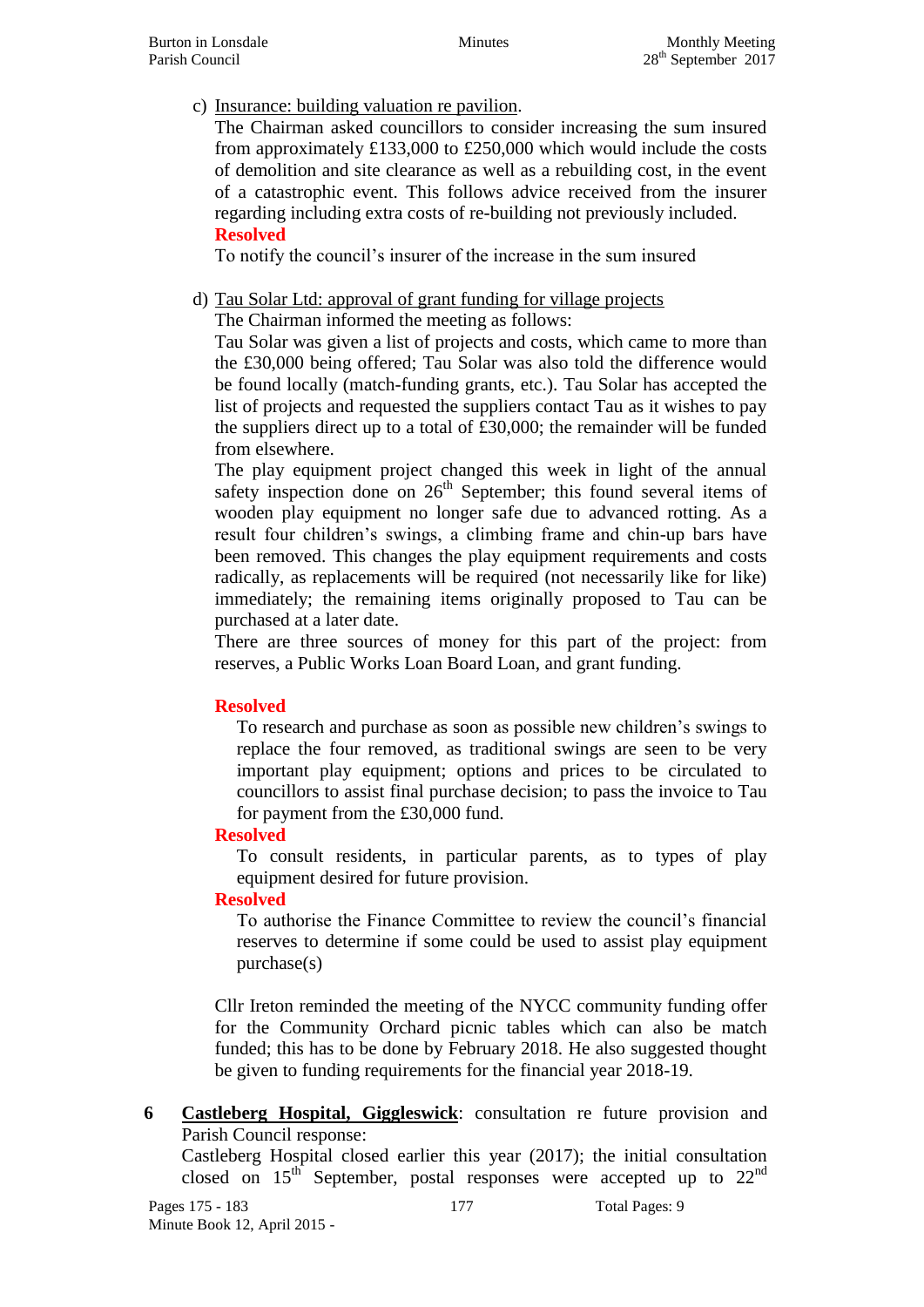September. However, it is considered valuable to submit the Parish Council's opinion, thus the matter is considered here. The Clerk attended the public consultation at Bentham Golf Club on 14<sup>th</sup> September. Options included refurbishment, re-building on the same site and building a new facility on a new site.

Cllr Salrein repeated the assertion that respite care continues to be required in the area (see Minute 27.07.17, item 4c).

Cllr Mason agreed, citing the need for a similar facility to that provided previously by Castleberg Hospital where elderly patients, not yet ready to return to their own home, but well enough to leave acute hospital care, could be rehabilitated, thus freeing up essential acute care hospital beds.

## **Resolved**

Cllr Mason and the Clerk to compose a response for submission.

## **7 General Data Protection Regulations**

Reform of data protection legislation and introduction of the General Data protection Regulations (GDPR): checklist of initial action (s) to be taken.

The Chairman reminded the meeting that data protection law has changed, requiring the appointment of a Data Protection Officer (in this case, the Clerk) and that the council's computer should be encrypted.

#### **Resolved**

Clerk to action computer encryption to protect data.

## **8 Parish Councillor Reports**

a) Village Hall Committee

Cllr Salrein drew the meeting's attention to the new LED lighting, installed recently, commenting there had been no committee meeting(s) to discuss or approve them.

Other items reported by Cllr Salrein:

- Metal seat outside the school appears to be missing; to be investigated.
- Dog fouling on the Village Green: to be investigated
- Road drain at Manor Close entrance appears still to be blocked; to be investigated
- Traffic mounting the High Street pavement will cause a fatality. This item was discussed at previous meetings with various solutions proposed and rejected for various reasons. The council will continue to investigate possible solutions eg driver education.

### b) Bentham Common Lands Charity

Cllr. Salrein insisted a meeting be held with the Woodland Trust in attendance; BCLC Chairman to be contacted to set a date.

- c) Woodland Trust: no report
- d) Local Footpath Volunteers: no report

### **9 Recreation Committee**

### Play Area inspection reports

The annual play equipment safety inspection was done on  $26<sup>th</sup>$  September; wooden items recommended for taking out of use immediately included the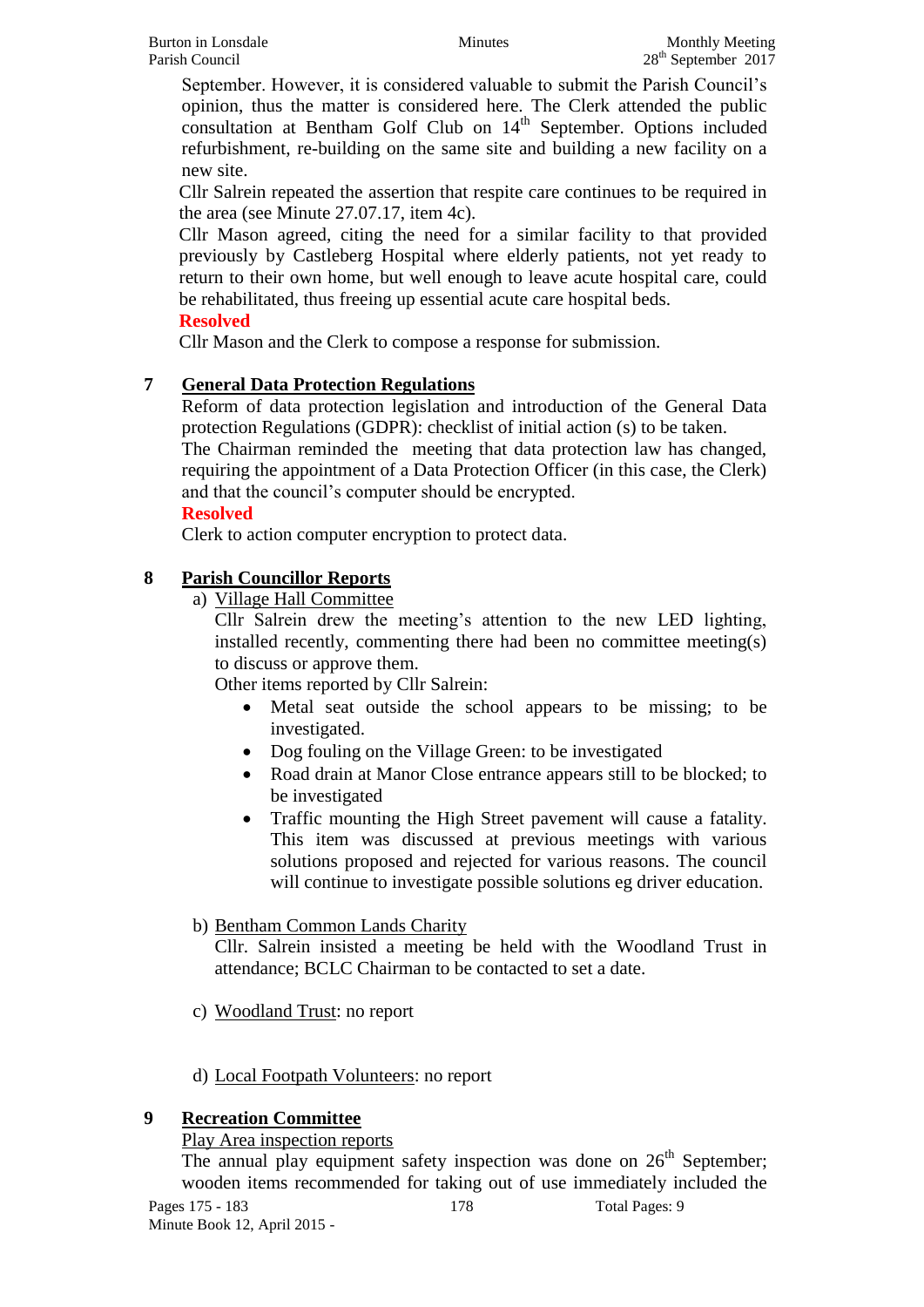two sets of children's swings, climbing frame and chin up bars; other items covered were general upkeep of equipment. Full report to be circulated after this meeting.

Pavilion: bookings, maintenance, including cleaning

Bookings continue to come in; Mike Illsley has finished painting the store room, for which the council notes its thanks.

Adoption of proposed Fun Run July 2018

The Fun Run due to take place on  $20<sup>th</sup>$  September has been moved to  $7<sup>th</sup>$  July 2018 and will take the same form as proposed for the cancelled run, omitting the Colour aspect, due to health concerns, and including tug of war, an obstacle course and orienteering.

### **Resolved**

To insure the event on completion of a satisfactory risk assessment.

## **10 Maintenance Reports**

a) Village Green, including War Memorial

The seats (and others around the village) require protective oiling/varnishing. Clerk to draw up a list and organise work.

b) Riverside Land

A survey map, giving approximate positions of the main trees, together with a list of the trees and apparent current condition was done by Mike Illsley and the Clerk in early September.

There are a number of mature ash trees which may be suffering from ash die-back disease; other trees appear to be healthy.

### **Resolved**

To re-examine ash trees in June/July 2018 for signs of ash die-back disease.

To cut back small sycamore 'bush' by bridge.

To install a sign "No unauthorised vehicles beyond this point' sign after number 5 Greta Heath (cost approx £50).

- c) Very Old and Separate Churchyard: grass cutting/wild flowers
	- Grass: has been cut, but not yet removed; however, the contractor will be cutting the grass again near the end of October and will remove all cut grass then.
	- Mower: requires assessing to see if worth repairing/servicing; Cllr Thompson to arrange.
	- Wild flowers take as much work as ordinary grass cutting; it was agreed to continue with the current grass cutting regime for the time being.
- d) Street Lighting: No report
- e) Public benches

### **Resolved**

To get a quote for doing maintenance work for some / all benches.

#### **11 Items to be included by Clerk in press release Resolved**

Pages 175 - 183 179 179 Total Pages: 9 Minute Book 12, April 2015 -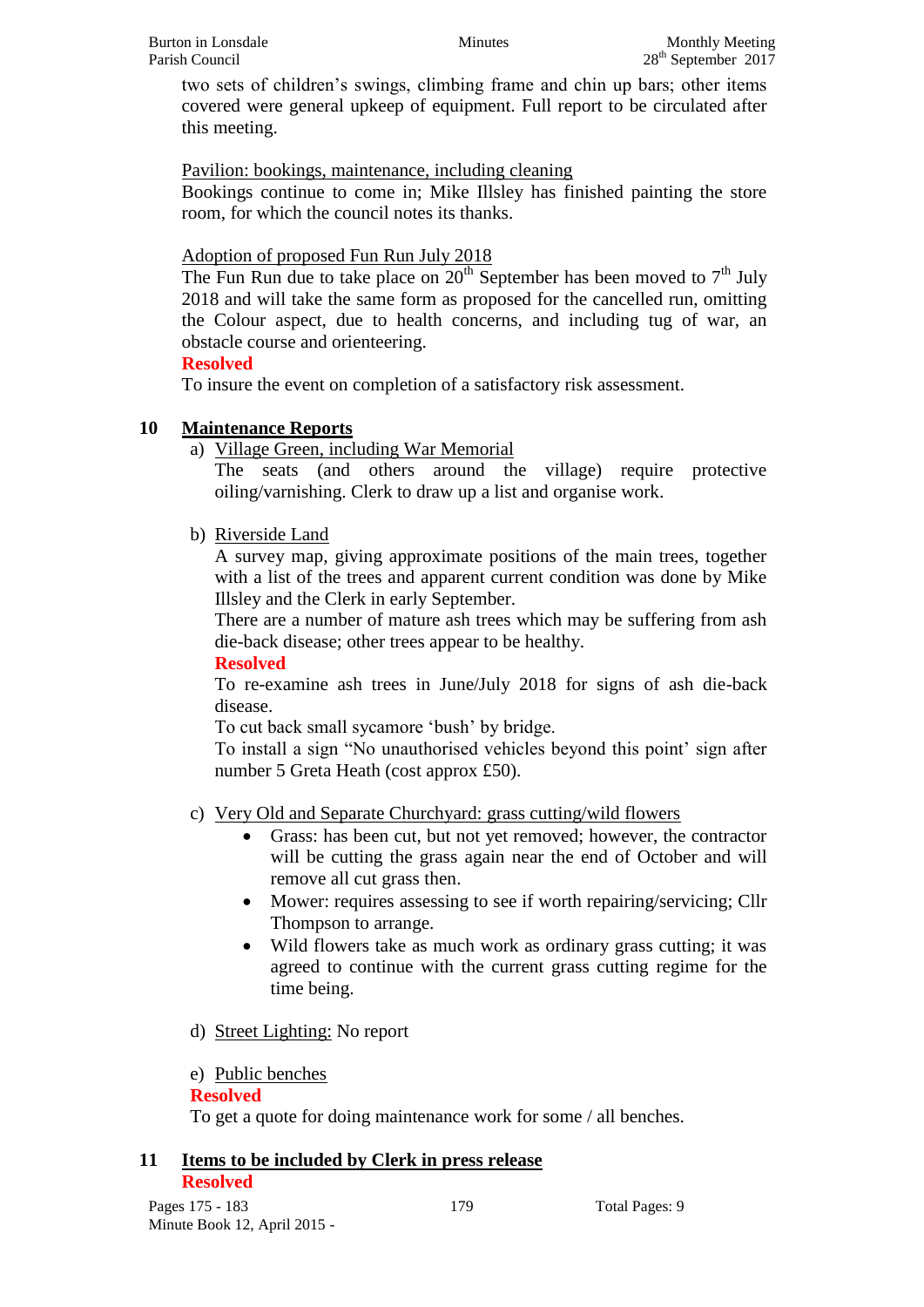To submit short item about Tau Solar funding and projects.

#### **12 Date, time and venue next Finance Committee, Recreation Committee and monthly Parish Council meetings Resolved**  12<sup>th</sup> October: Recreation Committee, 7.15pm, Sports Pavilion; mid October: Finance Committee (or 16<sup>th</sup> November)

26<sup>th</sup> October: full council

9.26pm: end of Meeting.

**Signed ........................................................ Dated ..........................**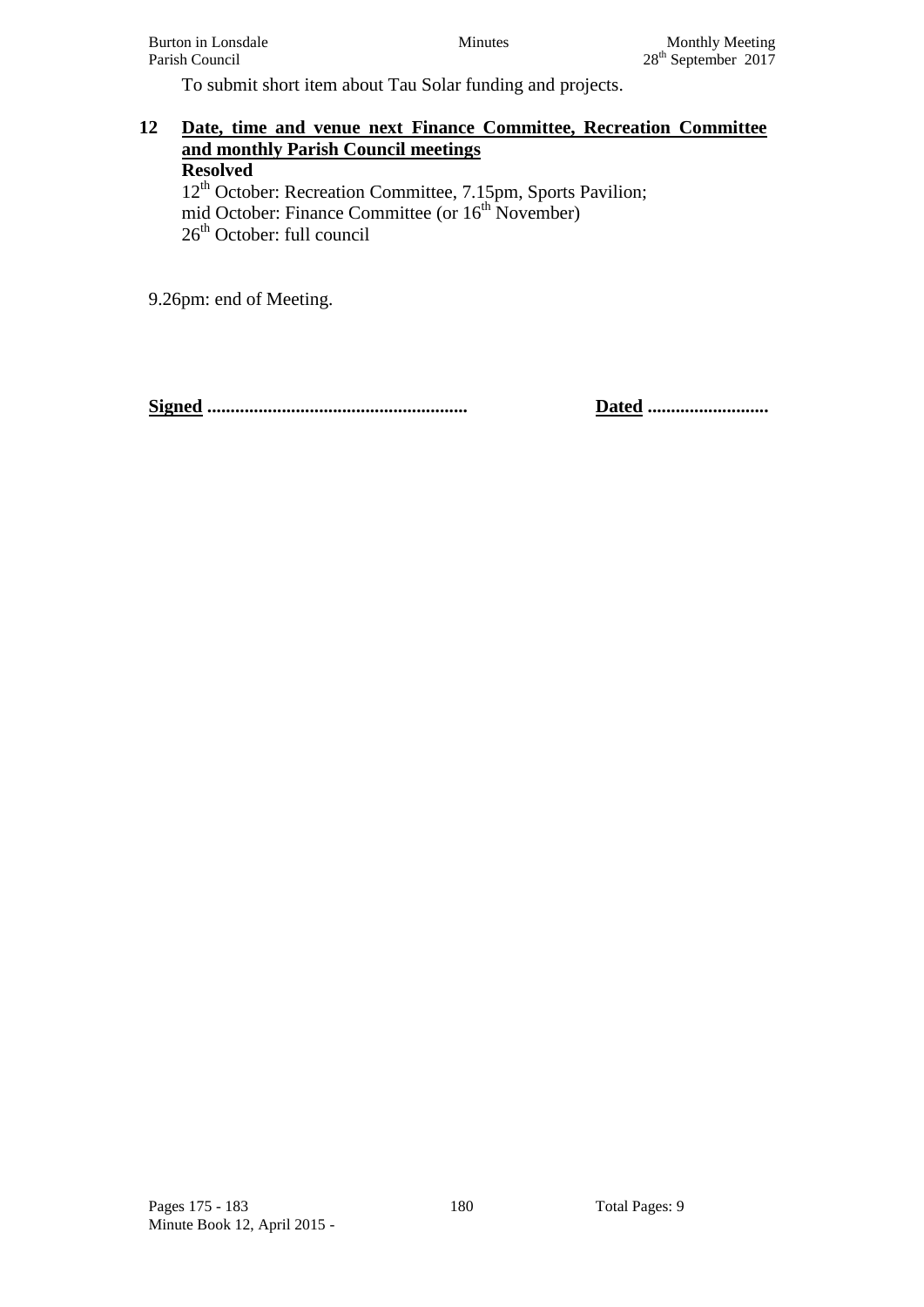### **Appendix 1**

#### NYCC Highways Letter re winter road gritting

**Your ref:** 

**Our ref:** W39AW001.MR **Contact:** Mike Roberts **Date:** 25 September 2017

#### **Mike Roberts**

Head of Highway Operations Highways & Transportation County Hall NORTHALLERTON North Yorkshire DL7 8AH Tel: 01609 532168 Email: mike.roberts@northyorks.gov.uk Web: www.northyorks.gov.uk

#### Dear Cllrs

#### AMENDMENTS TO WINTER GRITTING ROUTES 2017/18

Thank you for your communication requesting a change to the gritting route priority. I am writing to confirm that the Corporate Director and Executive Members for Business and Environmental Services met recently to discuss requests for amendments to winter gritting routes. At that meeting your request for amendment to Chapel Lane, Burton Hill and Bentham Moor Road for the coming winter was considered but not approved. This was because the current level of treatment is in line with the County Council's policy and is consistent with the approach elsewhere in the County. I am therefore sorry the Authority is unable to implement your request.

I would point out, however, that North Yorkshire County Council routinely treats more roads than any other County Council (more than 50% of its road network) and operates to standards well above national guidelines. Even with this level of commitment there will inevitably be some roads which we are unable to routinely treat in ice/frost conditions. In line with our policy, however, I would re-affirm that we would still seek to clear as much of the whole county road network as possible in snow conditions. For details of the priority attached to particular routes, including the one you asked about, please see the winter gritting information on our website.

Obviously the current financial situation for local authorities has meant that a number of services have been affected. I am pleased to be able to re-assure you that, throughout this period, we have not reduced our gritted network and this will be the case again for the coming winter season.

If you wish to discuss the matter further please feel free to telephone either your local Area Highway Office or myself on 01609 780780.

\_\_\_\_\_\_\_\_\_\_\_\_\_\_\_\_\_\_\_\_\_\_\_\_\_\_\_\_\_\_\_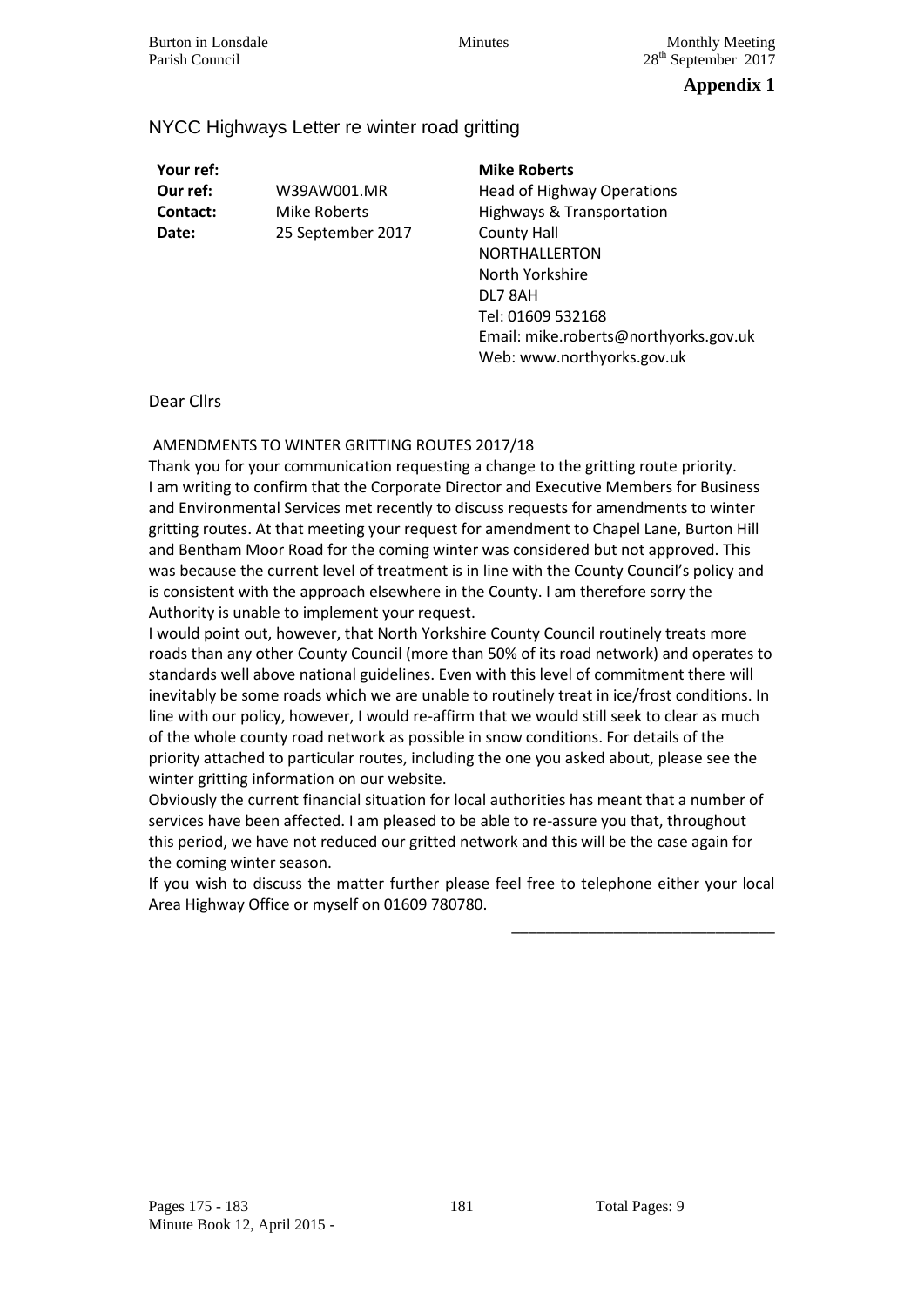**Appendix 2**

#### **Finances for September 2017**

| <b>Bank Balances, including receipts</b> |  |  |
|------------------------------------------|--|--|
|------------------------------------------|--|--|

|                  | <b>Bank Balances, including receipts</b>                       |           |                       |
|------------------|----------------------------------------------------------------|-----------|-----------------------|
|                  | Current Account at 15.09.17                                    |           | 300.00                |
|                  | Business Reserve A/c at 15.09.17                               |           | 27,851.50             |
|                  |                                                                |           | 28,151.50             |
|                  | Receipts total: £423.08                                        |           |                       |
| 31.07.17         | ST & J Tyrer re pavilion                                       | 58.00     |                       |
| 07.08.17         | S Gregory re cricket match revenue                             | 99.85     |                       |
| 11.08.17         | ST & J Tyrer re field                                          | 32.00     |                       |
| 21.08.17         | Lonsdale Archers re July hire Rec Field                        | 40.00     |                       |
| 24.08.17         | S Gregory re cricket match revenue                             | 5.00      |                       |
| 29.08.17         | R Dakin re booking Aug 2018 deposit                            | 100.00    |                       |
| 31.08.17         | Lonsdale Archers re August hire of Rec Field                   | 48.00     |                       |
| 31.08.17         | Interest                                                       | 0.23      |                       |
| 04.09.17         | G Metcalfe re pavilion hire                                    | 35.00     |                       |
| 14.09.17         | S Gregory re cricket match revenue                             | 5.00      |                       |
|                  |                                                                |           |                       |
| Less             | unpresented cheques at 28.09.17                                |           | $-50.00$<br>28,101.50 |
|                  |                                                                |           |                       |
|                  |                                                                |           |                       |
|                  | Commitments as at 28th September 2017                          |           |                       |
| Contingency Fund |                                                                | 2,000.00  |                       |
|                  | Very Old and Separate Churchyard:                              |           |                       |
|                  | Lych Gate Restoration (200 +500)                               | 700.00    |                       |
|                  | Safety Notice, grass (150, 220.25) & memorials (850) & 190     | 960.25    |                       |
|                  | Clerk's Retiremt Gratuity provn YLCA re-calc at 11/16          | 2,156.00  |                       |
|                  | <b>Sports Pavilion Maintenance</b>                             | 1,000.00  |                       |
|                  | Budget remaining inc September payments, excl Pavilion (net of |           |                       |
| VAT)             |                                                                | 9,059.33  |                       |
|                  |                                                                | 15,875.58 |                       |
|                  | General Reserves at 28.09.17                                   |           | 12.225.92             |
|                  | <b>Payments for August and September 2017</b>                  |           |                       |
| 2122             | M Christie (cricket equipment for village match)               | 93.89     |                       |
| 2123             | C Edmondson (cleaning pavilion July 2017)                      | 30.00     |                       |
| 2124             | I R Thompson re gritstone for bike track                       | 550.56    |                       |
| 2125             | Post Office (HMRC PAYE July 2017)                              | 38.60     |                       |
| 2126             | J Hartley and Sons (grass cutting July)                        | 528.00    |                       |
| 2127             | YLCA re All things digital training 14.09.17                   | 50.00     |                       |
|                  | S Gregory (clerks salary Aug; stationery, pavilion             |           |                       |

| 2128            | supplies)                                                                                    | 223.90         |
|-----------------|----------------------------------------------------------------------------------------------|----------------|
| 2129            | Post Office (HMRC PAYE Aug 2017)                                                             | 38.60          |
| 2130            | C Edmondson (cleaning pavilion August 2017)<br>I R Thompson re mileage, playground training; | 20.00          |
| 2131            | chainsaw items                                                                               | 114.49         |
| Pages 175 - 183 | 182                                                                                          | Total Pages: 9 |